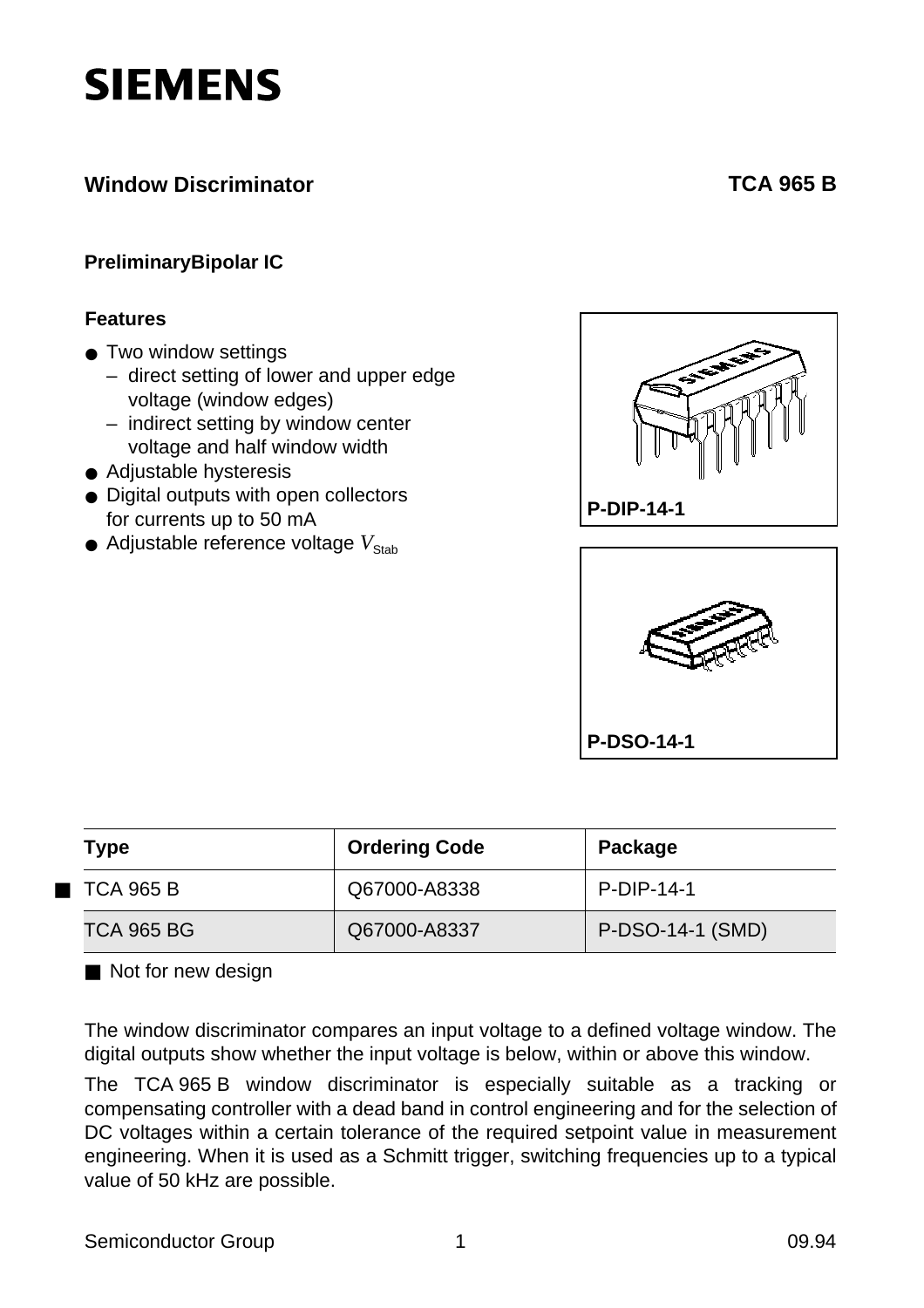## **Functional Description**

Amplifier Amp 3 increases the voltage of the reference source R to  $V_{\text{Stab}} = 2 \times V_{\text{REF}}$ . The amplification factor can be altered by external wiring. With direct setting of the window, the input voltage appears on amplifier Amp 1  $(V_8)$ , the upper edge voltage on comparator K2  $(V_6)$  and the lower edge voltage on comparator K1  $(V_7)$ .

With indirect setting of the window, the input voltage appears on inputs  $V_6$  and  $V_7$ , while the center voltage is connected to amplifier A1  $(V_8)$ .

The voltage applied to the input  $(V<sub>9</sub>)$  of amplifier Amp 2 is subtracted symmetrically from the output voltage of amplifier Amp 1 and added. The comparators switch with hysteresis. The logic gates have open-collector outputs.

If the inhibit input A or B is connected to ground, output A or B will always be high.



#### **Block Diagram**

Semiconductor Group 2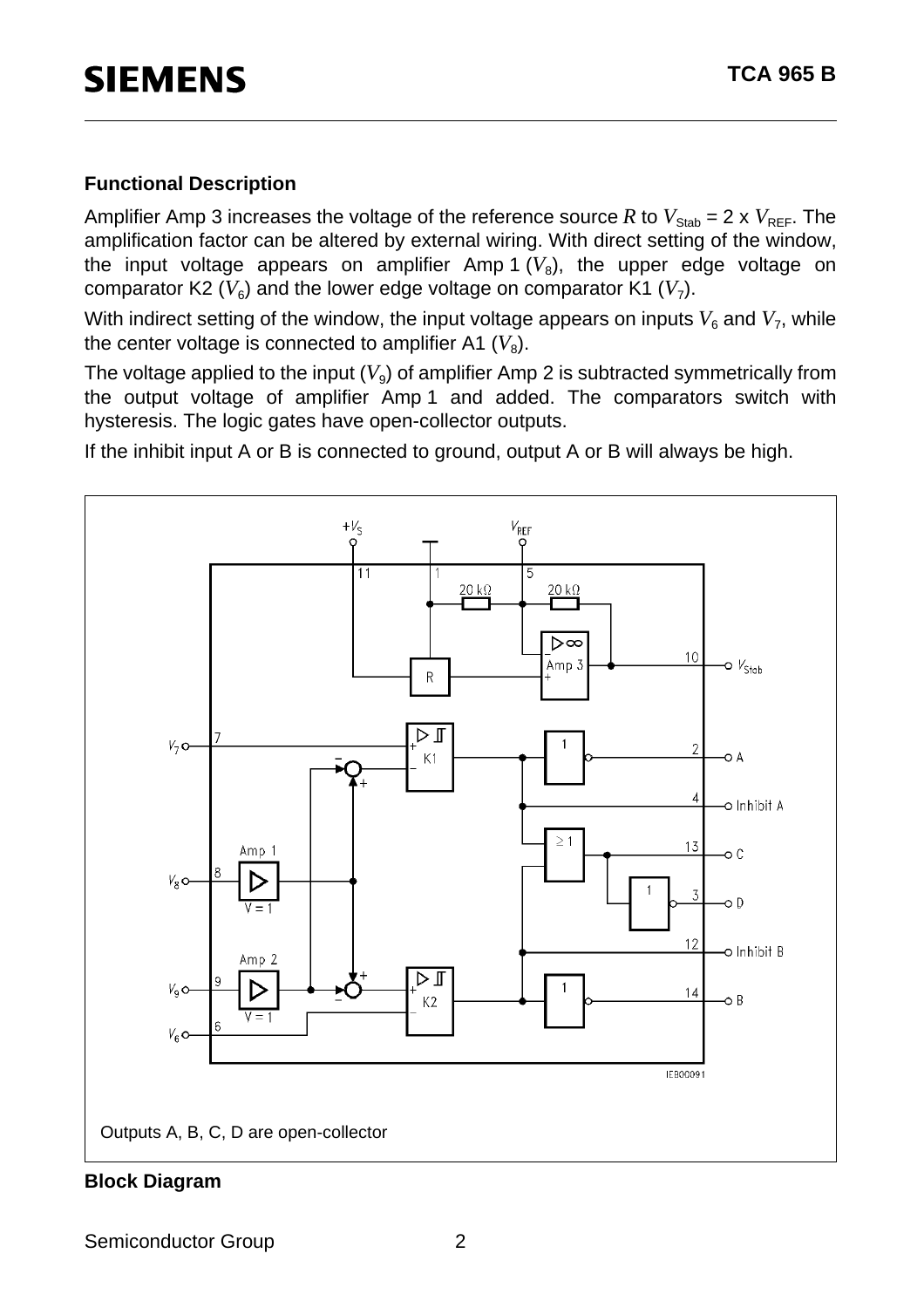# **Pin Configurations**

(top view)



# **Pin Definitions and Functions**

| <b>Pin</b>     | <b>Symbol</b>      | <b>Pin Function in</b> |                                           |  |  |  |
|----------------|--------------------|------------------------|-------------------------------------------|--|--|--|
|                |                    | <b>Direct Setting</b>  | <b>Indirect Setting</b>                   |  |  |  |
|                |                    |                        | of Window                                 |  |  |  |
| 1              | <b>GND</b>         |                        | <b>GND</b>                                |  |  |  |
| $\overline{2}$ | A                  |                        | Logic output A                            |  |  |  |
| 3              | D                  |                        | Logic output $D = A \otimes B$ (AND)      |  |  |  |
| 4              | Inhibit A          |                        | Connected to GND: logic output $A = HIGH$ |  |  |  |
| 5              | $V_{\mathsf{REF}}$ |                        | Internal $V_{\text{RFF}} = 3 \text{ V}$   |  |  |  |
| 6              | $V_6$              | Upper edge voltage     | Input voltage $V_{6/7}$                   |  |  |  |
| 7              | V <sub>7</sub>     | Lower edge voltage     | Input voltage $V_{6/7}$                   |  |  |  |
| 8              | $V_{\rm 8}$        | Input voltage          | Center voltage                            |  |  |  |
| 9              | $V_{9}$            | <b>GND</b>             | Half window width                         |  |  |  |
| 10             | $V_{\text{Stab}}$  |                        | Internal $V_{\text{Stab}} = 6 \text{ V}$  |  |  |  |
| 11             | $+V_{\rm s}$       |                        | Supply voltage                            |  |  |  |
| 12             | Inhibit B          |                        | Connected to GND: logic output $B = HIGH$ |  |  |  |
| 13             | С                  |                        | Logic output $C = A \otimes B$ (NAND)     |  |  |  |
| 14             | В                  |                        | Logic output B                            |  |  |  |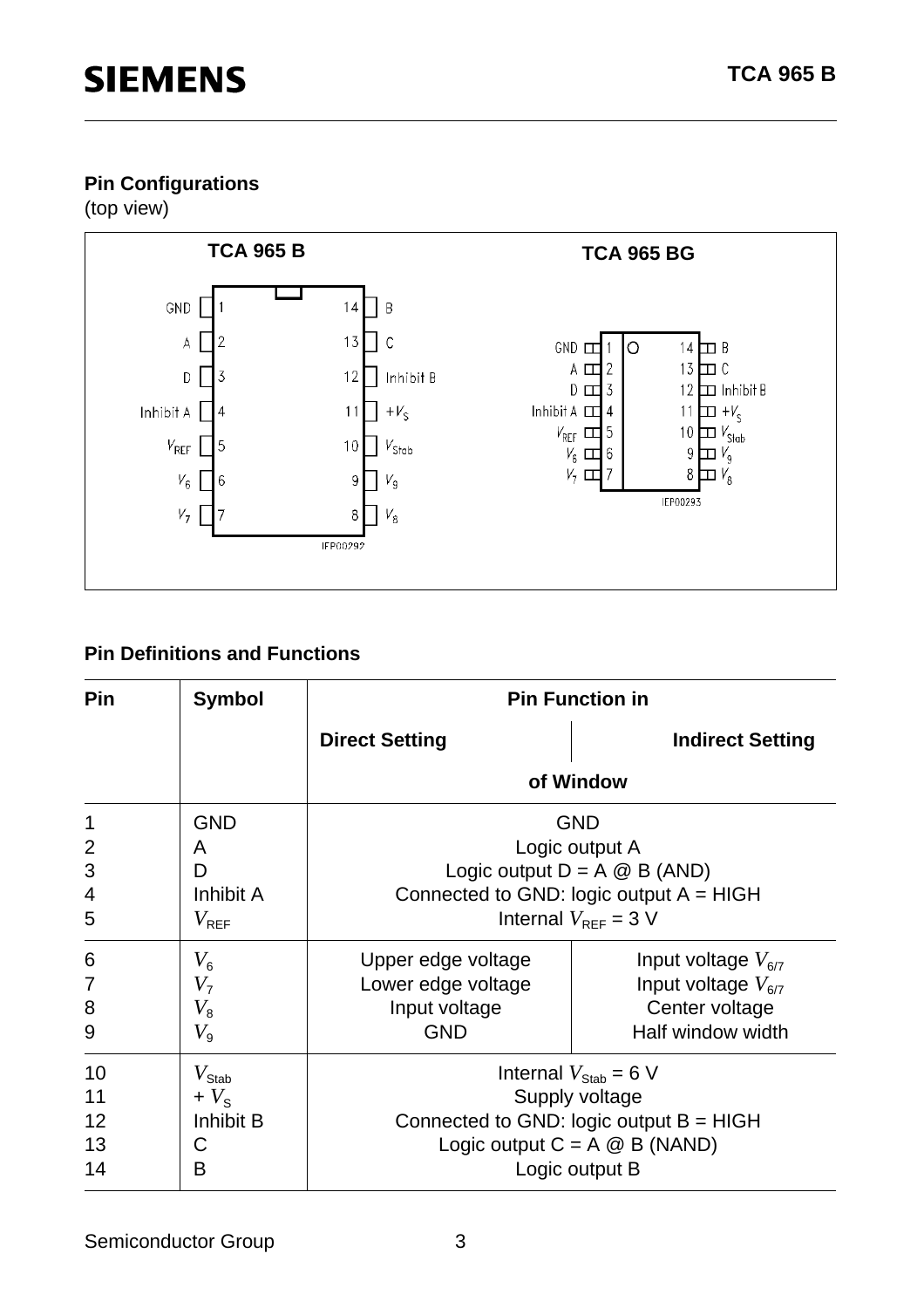## **Absolute Maximum Ratings**

Maximum ratings for ambient temperature  $T_A = -25$  to 85 °C

| <b>Parameter</b>                                                                                                  | <b>Symbol</b>                            | <b>Limit Values</b> |                | <b>Unit</b>                        |
|-------------------------------------------------------------------------------------------------------------------|------------------------------------------|---------------------|----------------|------------------------------------|
|                                                                                                                   |                                          | min.                | max.           |                                    |
| Supply voltage (pin 11)<br>Difference in input voltage between pins 6, 7, 8<br>Input voltage (pins $6, 7, 8, 9$ ) | $V_{\rm S}$<br>$V_{\perp}$<br>$V_{1}$    |                     | 30<br>15<br>30 | $\vee$<br>V<br>V                   |
| Output current (pins 2, 3, 13, 14)                                                                                | $I_{\mathsf{Q}}$                         |                     | 50             | mA                                 |
| Output voltage (pins 2, 3, 13, 14)<br>independent of $V_s$<br>Voltage on $V_{\text{RFE}}$ (pin 5)                 | $V_{\Omega}$<br>$V_{\sf R}$              |                     | 30<br>8        | $\vee$<br>$\vee$                   |
| Output current of stabilized voltage (pin 10)                                                                     | $I_{10}$                                 |                     | 10             | mA                                 |
| Inhibit input voltage (pins 4, 12)                                                                                | $V_{\sf IH}$                             |                     | $\overline{7}$ | $\vee$                             |
| Junction temperature<br>Storage temperature                                                                       | $T_{\rm i}$<br>$T_{\text{stg}}$          | $-55$               | 150<br>125     | $\rm ^{\circ}C$<br>$\rm ^{\circ}C$ |
| $P-DIP-14-1$<br>Thermal resistance system - air<br>P-DSO-14-1                                                     | $R_{\text{th SA}}$<br>$R_{\text{th SA}}$ |                     | 80<br>125      | K/W<br>K/W                         |

# **Operating Range**

| Supply voltage      |                   | 4.5   | 30 |         |
|---------------------|-------------------|-------|----|---------|
| Ambient temperature | $\mathbf{r}$<br>А | $-25$ | 85 | $\circ$ |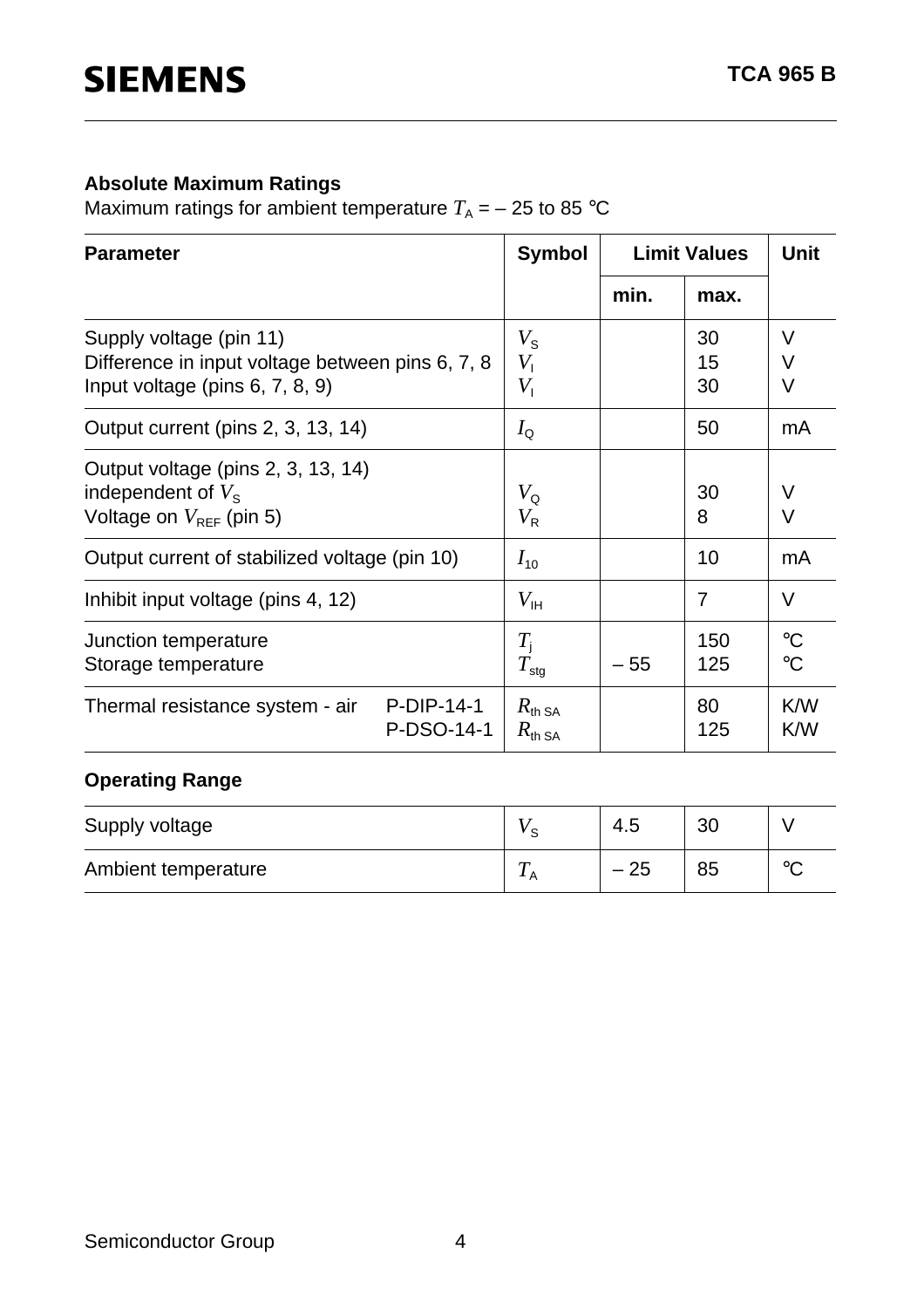# **Characteristics**

 $V_{\rm S}$  = 10 V;  $T_{\rm A}$  = 25 °C

| <b>Parameter</b>                                                               | <b>Symbol</b>                                                   | <b>Limit Values</b> |                |                            | <b>Unit</b>            | <b>Test</b>                                | <b>Test</b>         |
|--------------------------------------------------------------------------------|-----------------------------------------------------------------|---------------------|----------------|----------------------------|------------------------|--------------------------------------------|---------------------|
|                                                                                |                                                                 | min.                | typ.           | max.                       |                        | <b>Condition</b>                           | <b>Circuit</b>      |
| <b>Current consumption</b><br>Input current                                    | $I_{\rm S}$                                                     |                     | 5              | $\overline{7}$             | mA                     | $V_{2}$ , $V_{13} = V_{\text{OH}}$         | $\mathbf 1$         |
| (pins $6, 7, 8$ )<br>Input current, pin 9                                      | $I_{\rm i}$<br>$-I_{\rm L}$                                     |                     | 20<br>400      | 50<br>3000                 | nA<br>nA               |                                            | 1<br>1              |
| Input offset voltage in<br>direct setting of window<br>Input offset voltage in | $V_{\sf IO}$                                                    | $-20$               |                | 20                         | mV                     |                                            | 1                   |
| indirect setting of window                                                     | $V_{\text{IO}}$                                                 | $-50$               |                | 50                         | mV                     |                                            | $\overline{2}$      |
| Input-voltage range on<br>pins 6, 7, 8<br>Input-voltage range on               | $V_{\perp}$                                                     | 1.5                 |                | $V_{\rm S}$ – 1            | V                      | $\Delta V_1$ < 13 V                        | 1                   |
| pin 9<br>Differential input voltage                                            | $V_{\perp}$<br>$V_6 - (V_8 - V_9)$<br>$(V_{8} + V_{9}) - V_{7}$ | 50                  |                | $V_{\rm S}$ /2<br>13<br>13 | mV<br>$\vee$<br>$\vee$ |                                            | $\overline{2}$      |
| Reference voltage<br>Stabilized voltage on                                     | $V_5$                                                           | 2.8                 | 3              | 3.2                        | V                      | $I_{\text{REF}}=0$                         |                     |
| pin 10<br>TC of reference voltage<br>Sensitivity of reference                  | $V_{10}$<br>$\alpha V_5$                                        | 5.5                 | 6<br>0.4       | 6.5                        | $\vee$<br>mV/K         | $V_{\rm s}$ > 7.9 V                        |                     |
| voltage to supply-voltage<br>variation                                         | $\Delta V_5/\Delta V_{\rm S}$                                   |                     | $\overline{2}$ |                            | mV/V                   |                                            |                     |
| Output reverse current                                                         | $I_{\text{QH}}$                                                 |                     |                | 10                         | $\mu$ A                |                                            |                     |
| Output saturation voltage                                                      | $V_{\sf QL}$                                                    |                     | 100<br>500     | 200<br>800                 | mV<br>mV               | $I_{\rm Q}$ = 10 mA<br>$I_{\rm Q}$ = 50 mA | $\overline{1}$      |
| Hysteresis of window<br>edges<br>Inhibit threshold                             | $V_U - V_L$<br>$V_{4,\ 12}$                                     | 18<br>1             | 22             | 35<br>1.8                  | mV<br>V                |                                            |                     |
| Inhibit current                                                                | $I_{4, 12}$                                                     |                     | $-100$         |                            | μA                     |                                            |                     |
| Switching frequency                                                            | $f_{\sf dir}$<br>$f_{\sf ind}$                                  |                     | 20<br>50       |                            | kHz<br>kHz             |                                            | 1<br>$\overline{2}$ |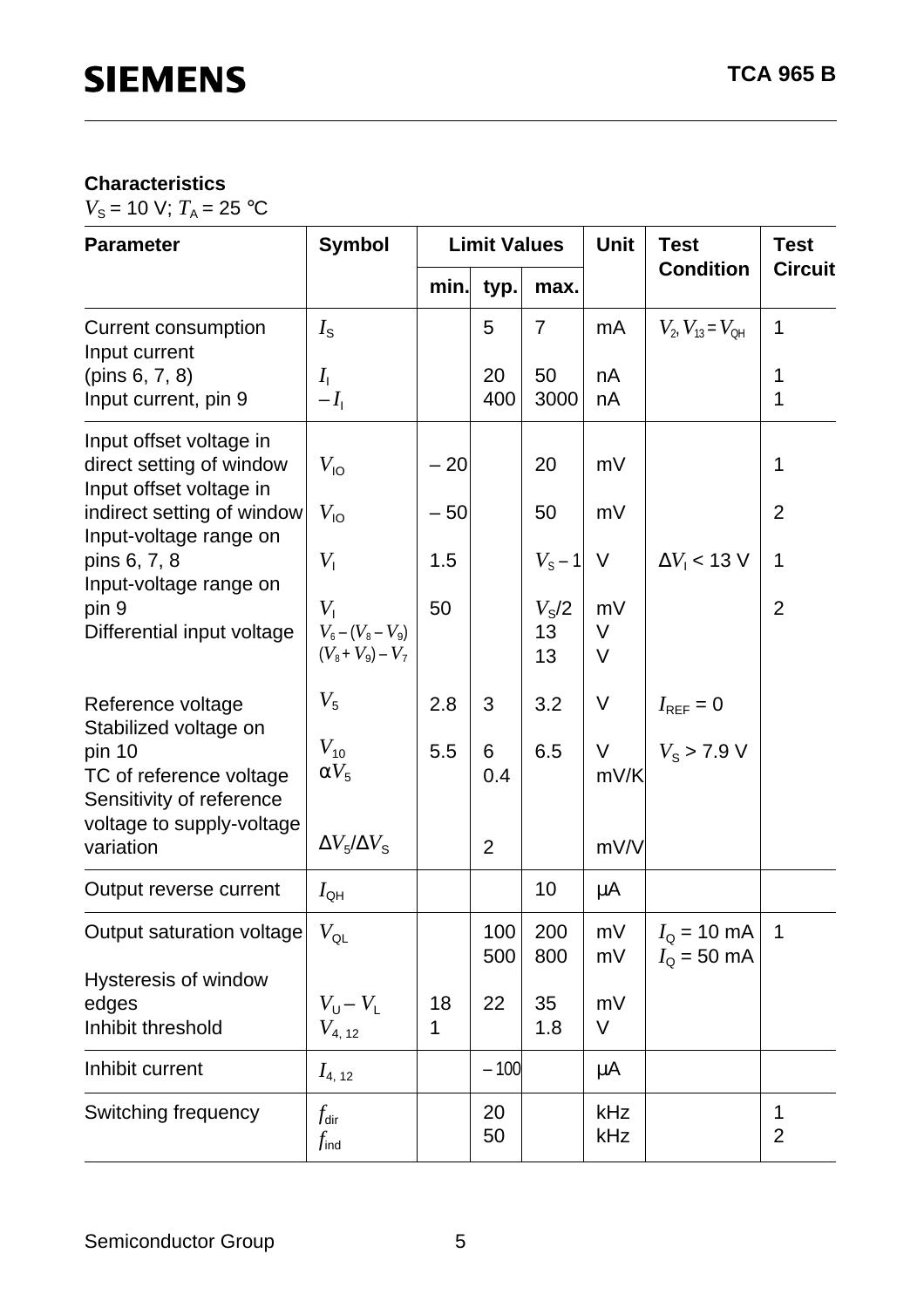

**Test Circuit 1 Direct Setting of Window**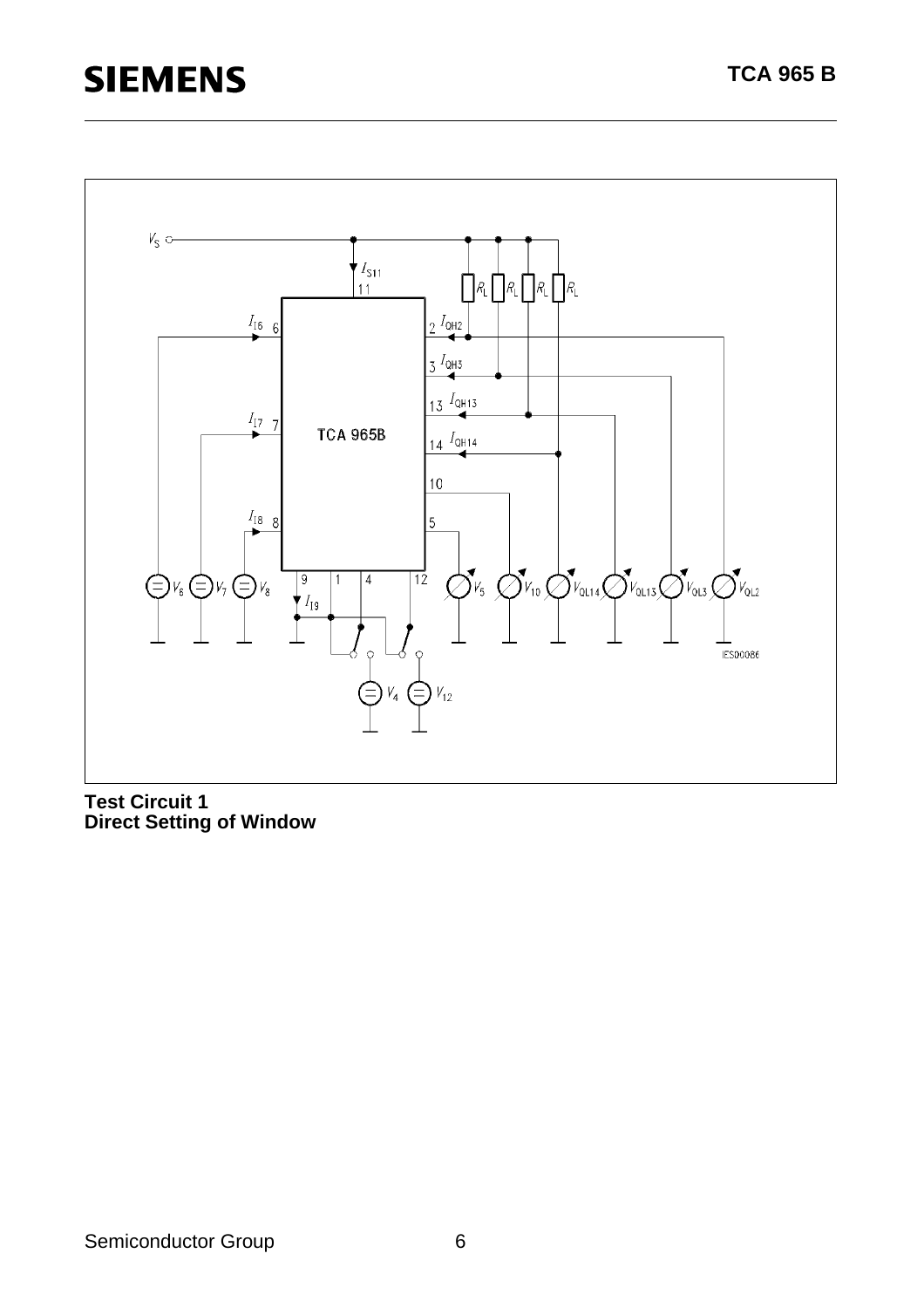

**Test Circuit 2 Indirect Setting of Window by Center Voltage and Half Window Width**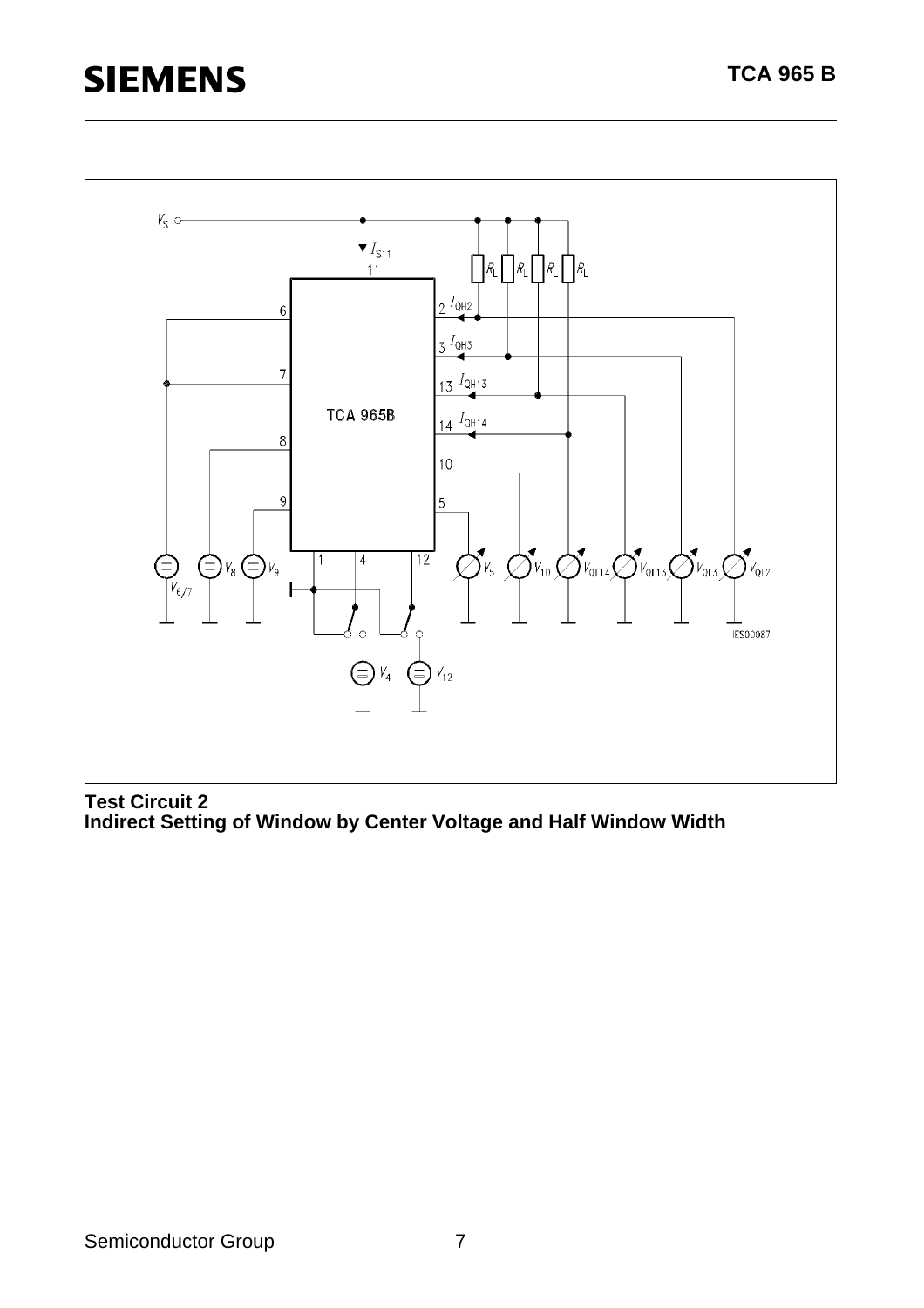

**Schematic Circuit Diagrams**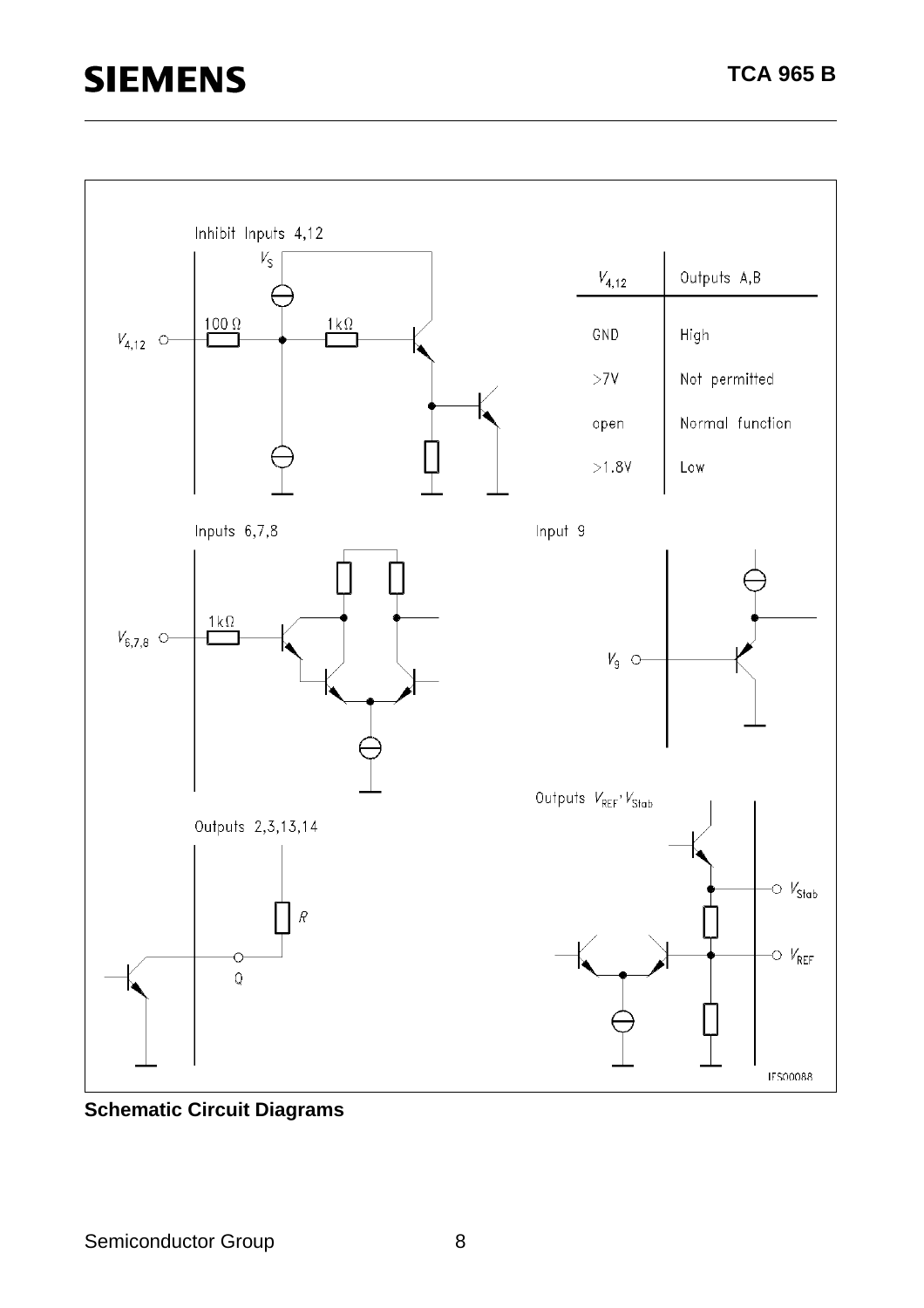

#### **Application Circuit 1 Direct Setting of Lower and Upper Edge Voltages**

 $V_6 - V_9$  = Upper edge voltage  $V_7 + V_9$  = Lower edge voltage  $V_8 =$  Input voltage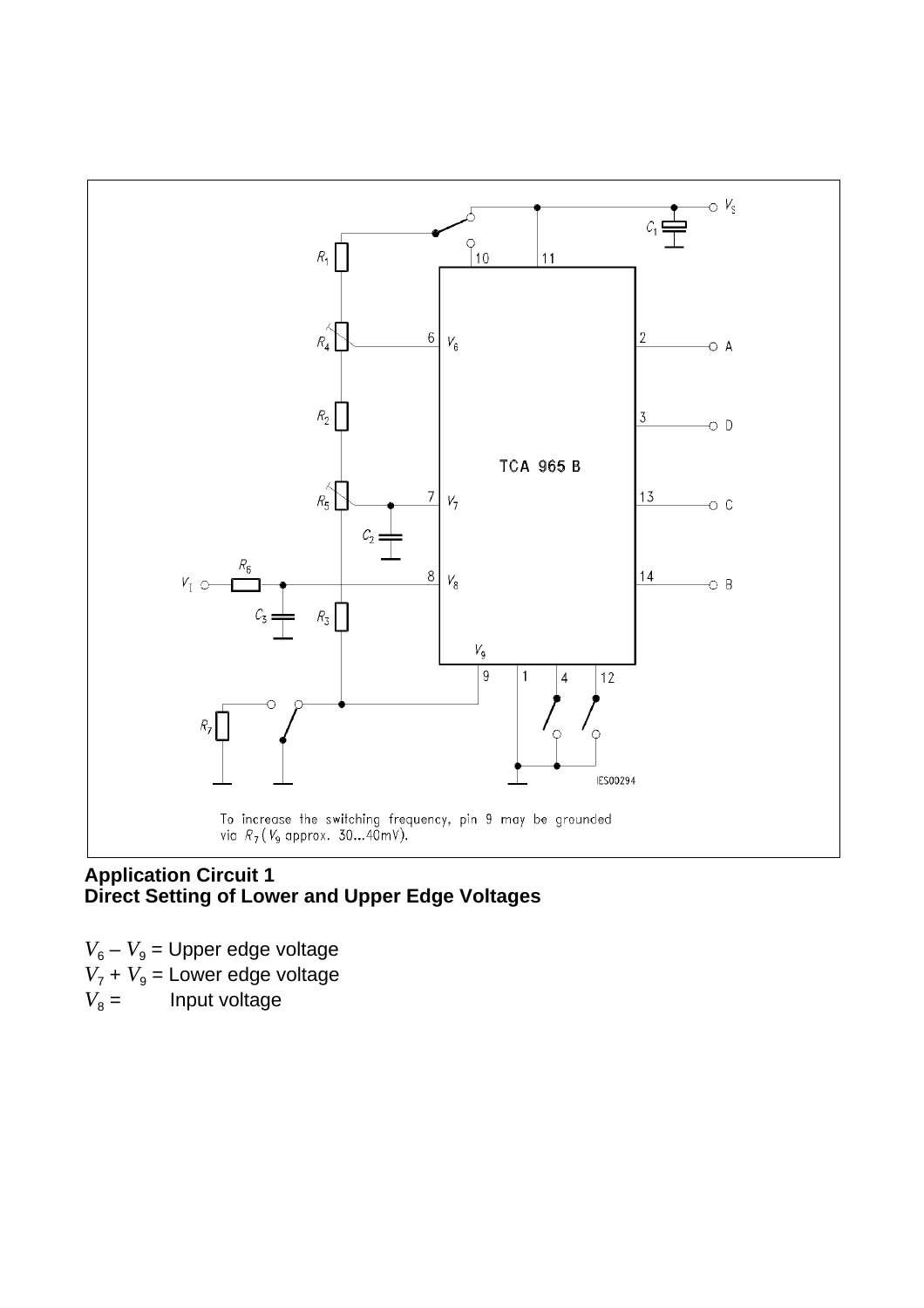

**Definition of the Offset Voltage**  $V_{10}$ 

$$
V_{10} = \frac{V_{L} + V_{U}}{2} - V_{7}
$$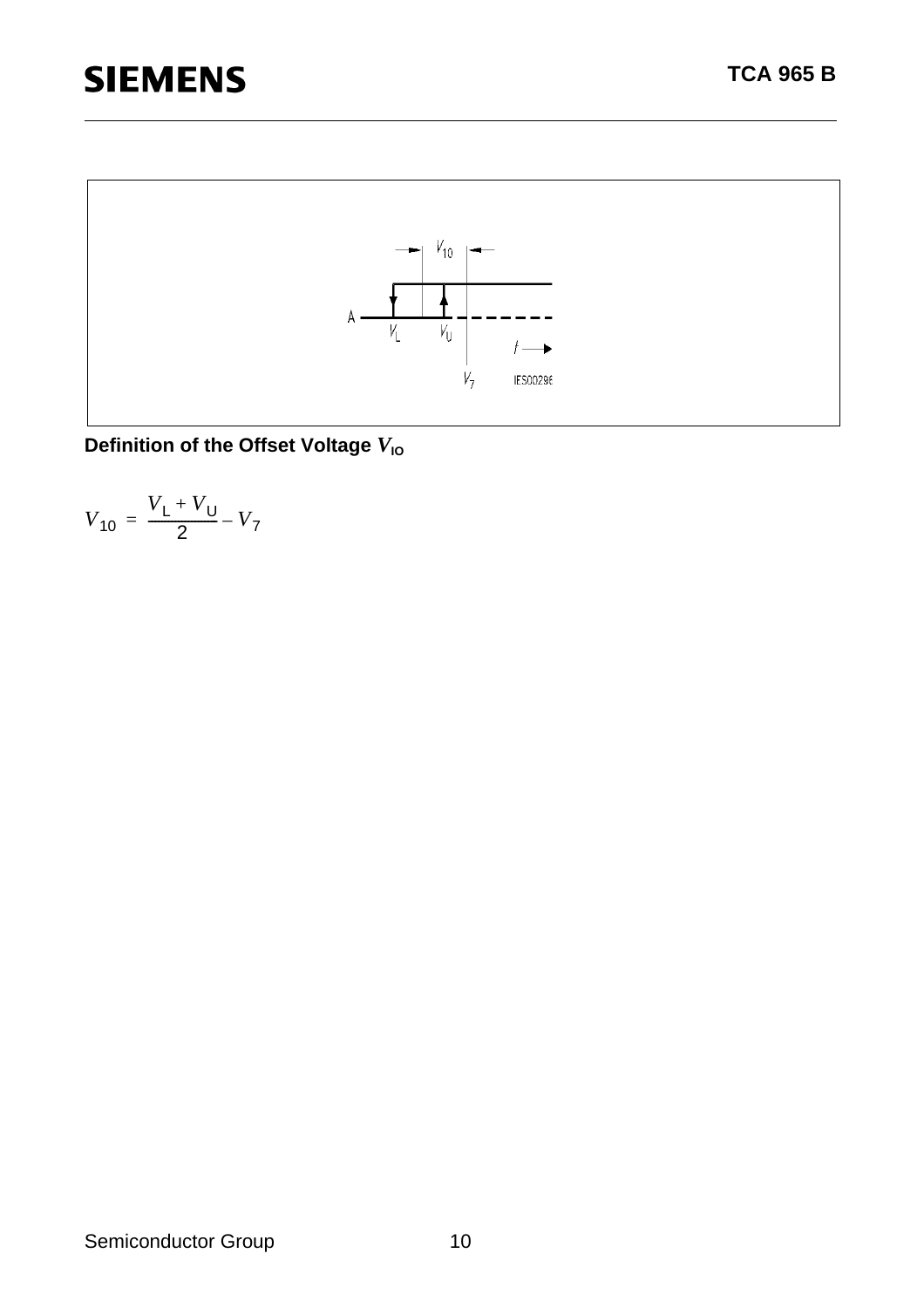

**Application Circuit 1 Direct Setting of Lower and Upper Edge Voltages**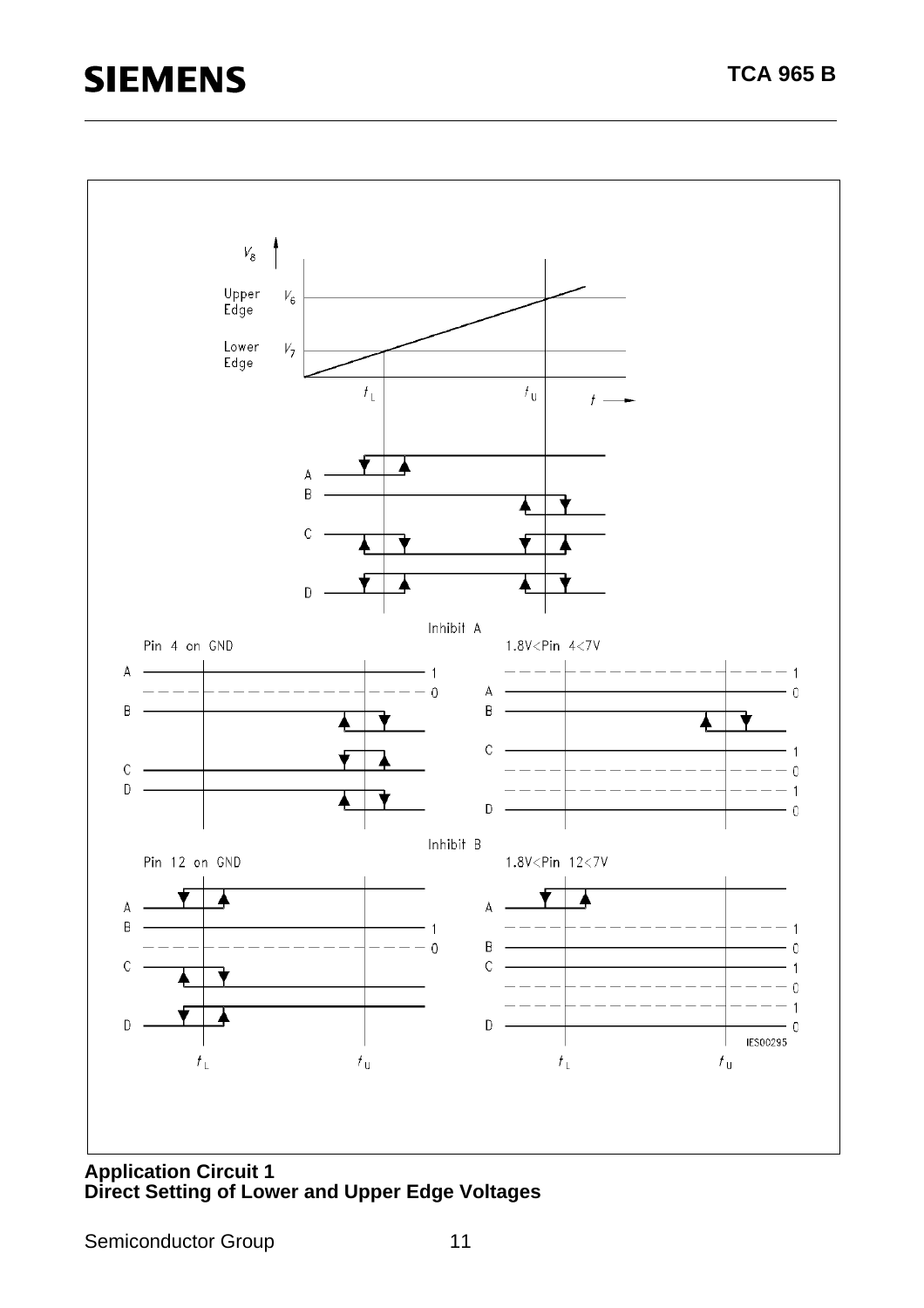# **SIEMENS**



#### **Application Circuit 2 Indirect Setting of Window by Center Voltage and Half-Window Width V**

 $V_6 = V_7 =$  Input voltage

- $V_8 =$  Center voltage
- $V_9$  = Half window width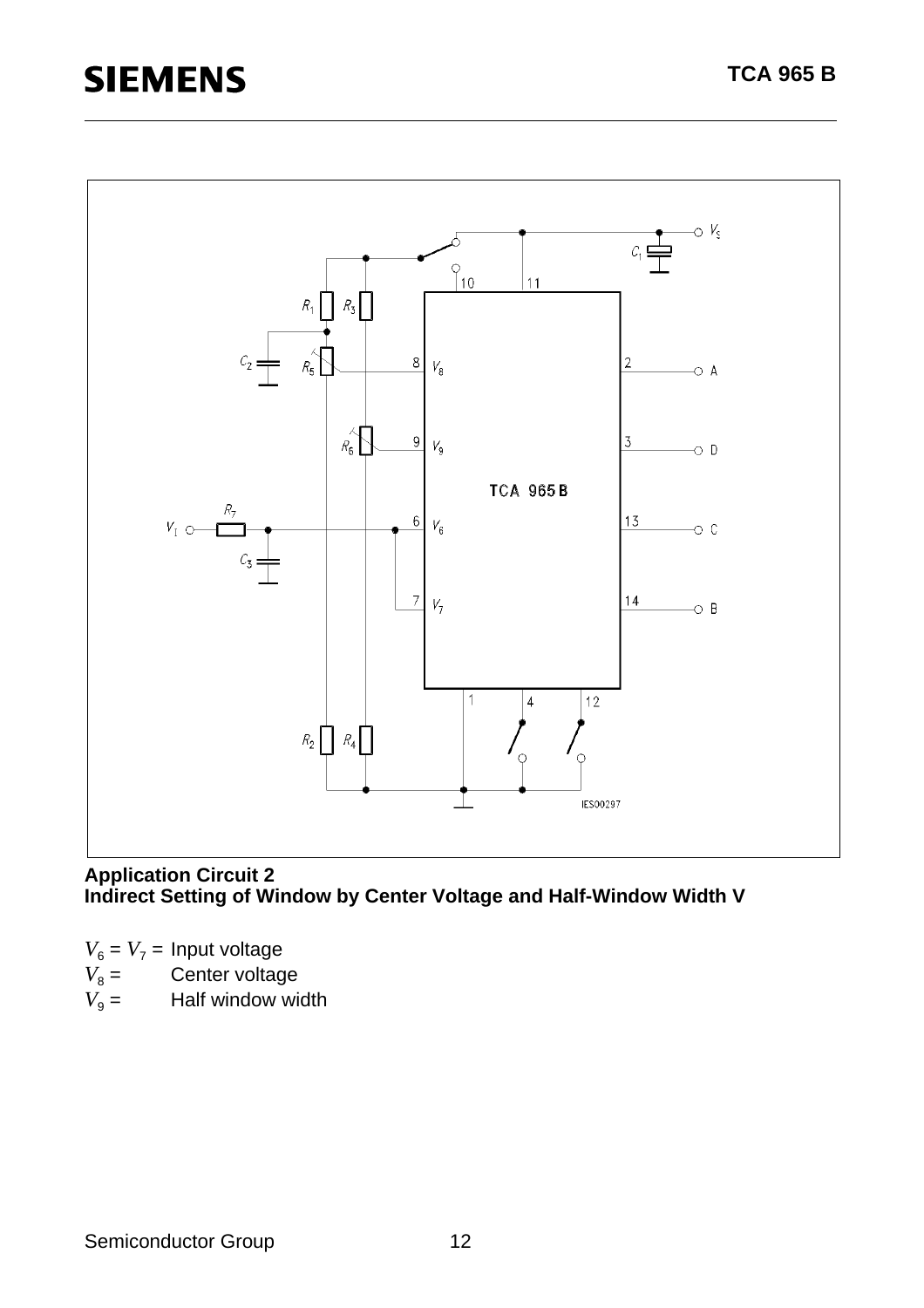

**Definition of the Offset Voltage**  $V_{10}$ 

$$
V_{10} = \frac{V_{L} + V_{U}}{2} - (V_{8} - V_{9})
$$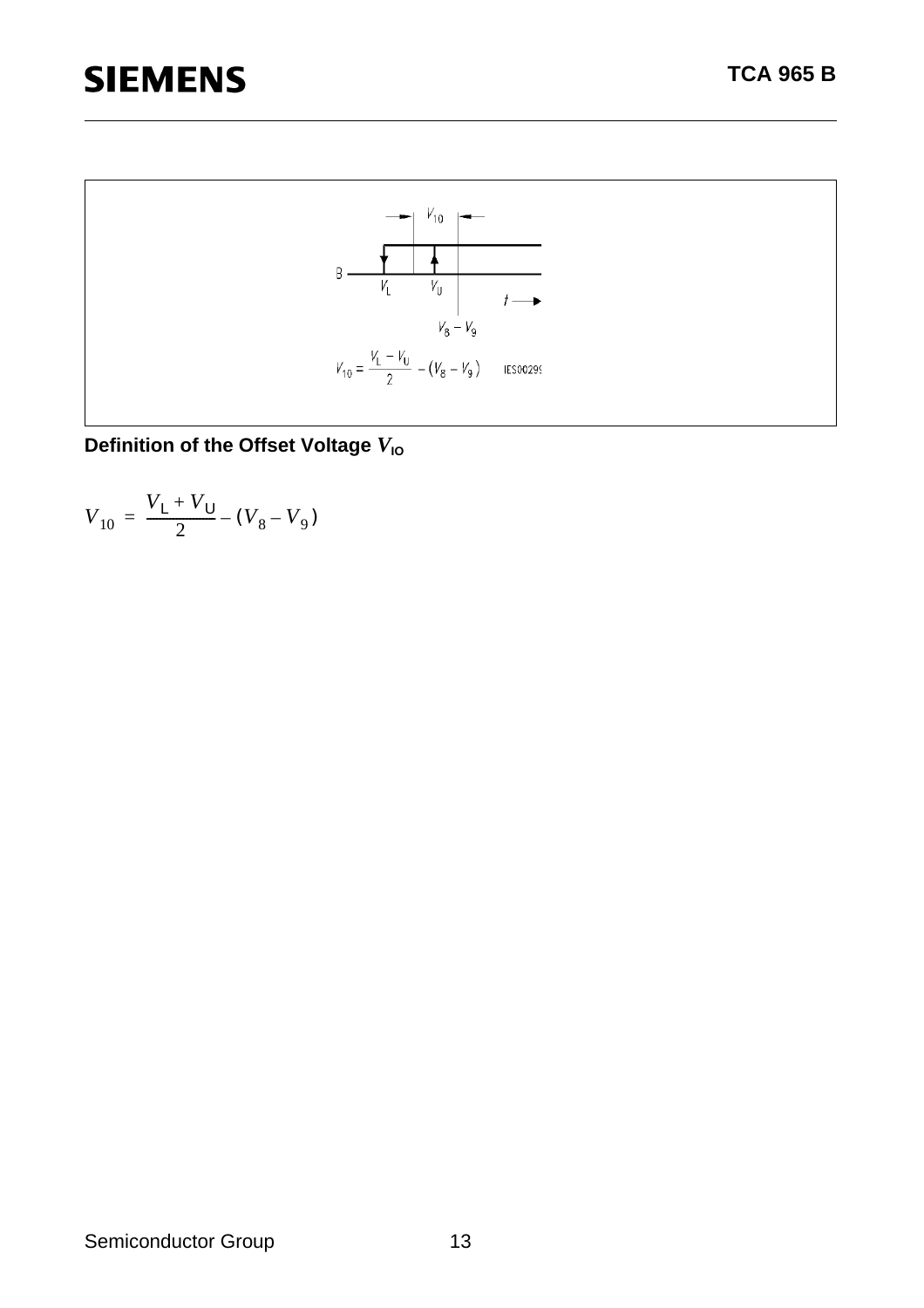

#### **Application Circuit 2 Indirect Setting of Window by Center Voltage and Half-Window Width V**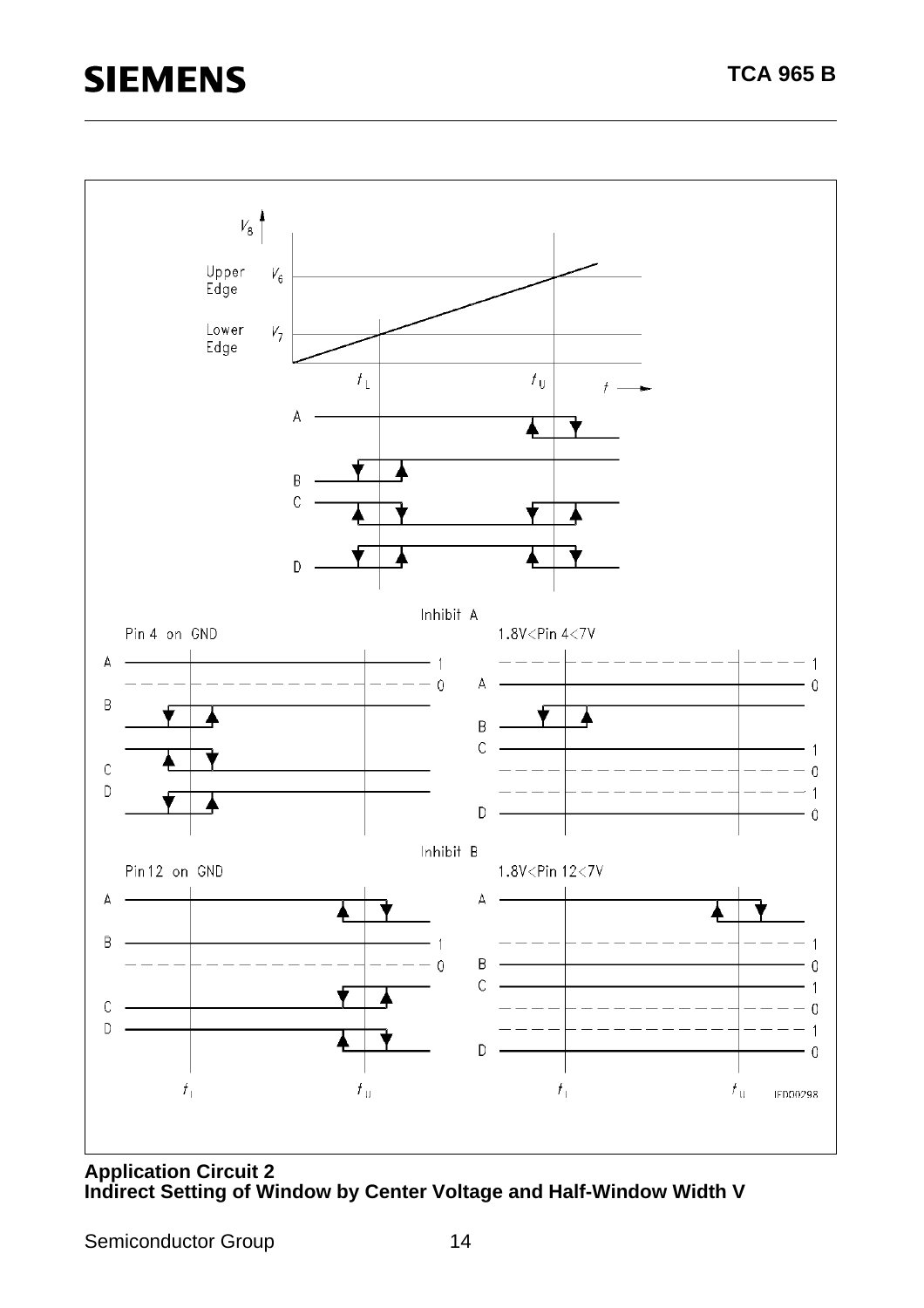

**Application Circuit 3 Symmetrically Enlarged Edge Hysteresis in Direct Setting of Window** 

**Calculation of Hysteresis**  $V_H$ 

$$
V_{\rm H} = V_{10} \frac{R_5}{R_4 + R_5}
$$

$$
\frac{V_{10}}{R_4 + R_5} + \frac{V_{10}}{R_1 + R_2 + R_3} \le 10 \text{ mA}
$$